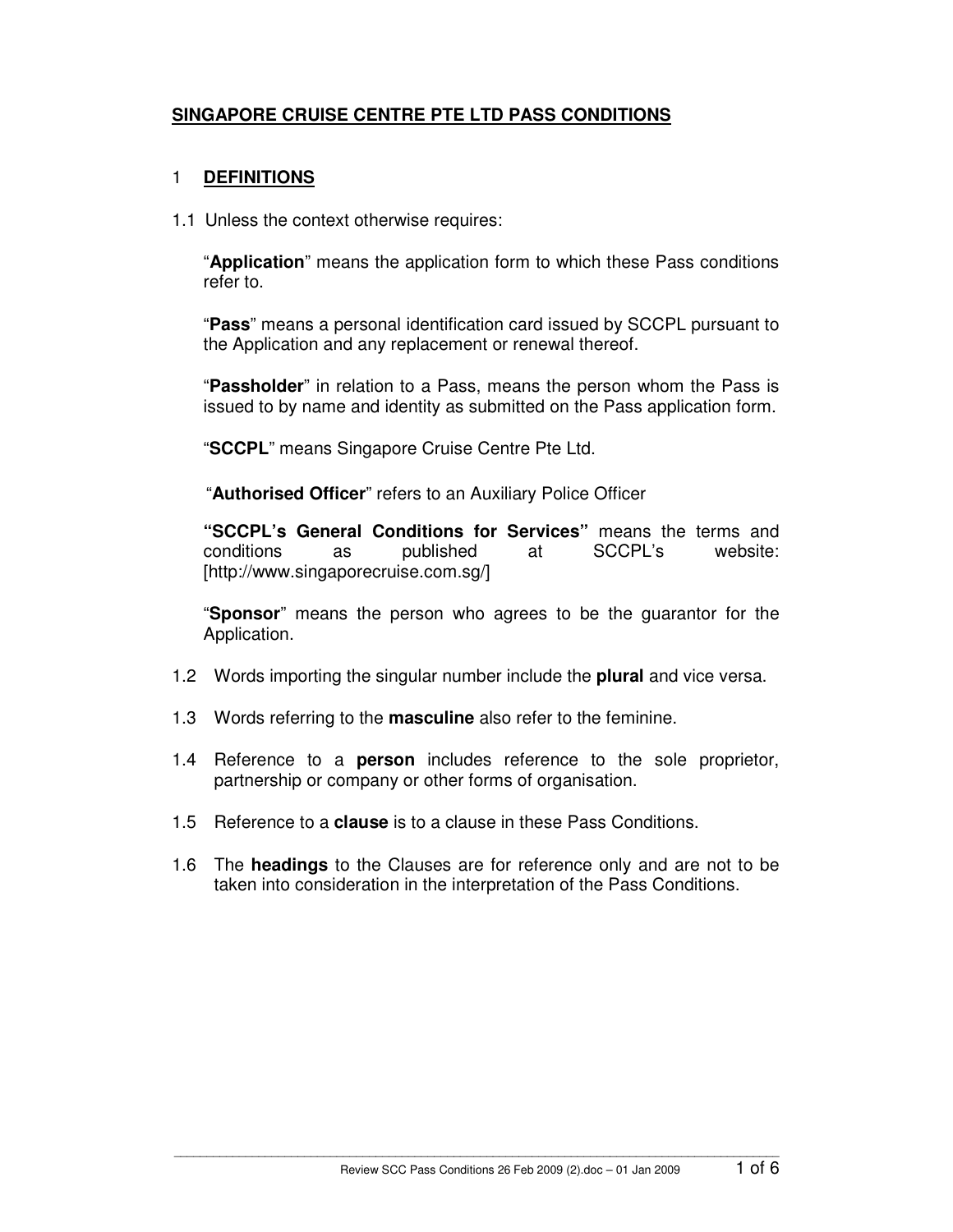### 2 **USE AND OWNERSHIP**

- 2.1 The Pass is issued subject to the SCCPL's General Conditions for Services and at the discretion of SCCPL as the owner of the premises to which the Passholder seeks entry. The Pass remains the property of SCCPL at all times. SCCPL reserves the right to ask the holder to return the Pass to the Pass Office at any time without any reason being assigned.
- 2.2 The Passholder shall immediately return the Pass to SCCPL upon demand by SCCPL.
- 2.3 The Pass is not transferable and only for entry into the part of SCCPL's premises and for the purpose as may be stipulated in the Pass. The Pass does not give the Passholder the right to trespass onto  $3<sup>rd</sup>$  party premises including vessel, platform or any vehicles parked or berthed at SCCPL premises.
- 2.4 The Passholder must return the pass to SCCPL upon expiry without demand.

### **CHARGES**

- 2.5 SCCPL shall impose the following charges:
	- (a) \$2.00 for the issuance of a 1-day Pass
	- (b) \$10.00 for the issuance of a 1-year Pass
	- (c) \$10.00 for the first replacement Pass
	- (d) \$15.00 for the second replacement Pass
	- (e) \$20.00 for the third and subsequent replacement Pass.
- 2.6 SCCPL reserves the right to levy any other fees or charges for any service provided or action taken by SCCPL in respect of the Pass.
- 2.7 The above price list is subject to change by SCCPL at any time and without giving any reason.
- 2.8 All fees and charges are not inclusive of Goods and Services Tax, which shall be payable by the Applicant.
- 2.9 No refund of charges shall be given for any Pass processed and issued to the Applicant for the intended purpose.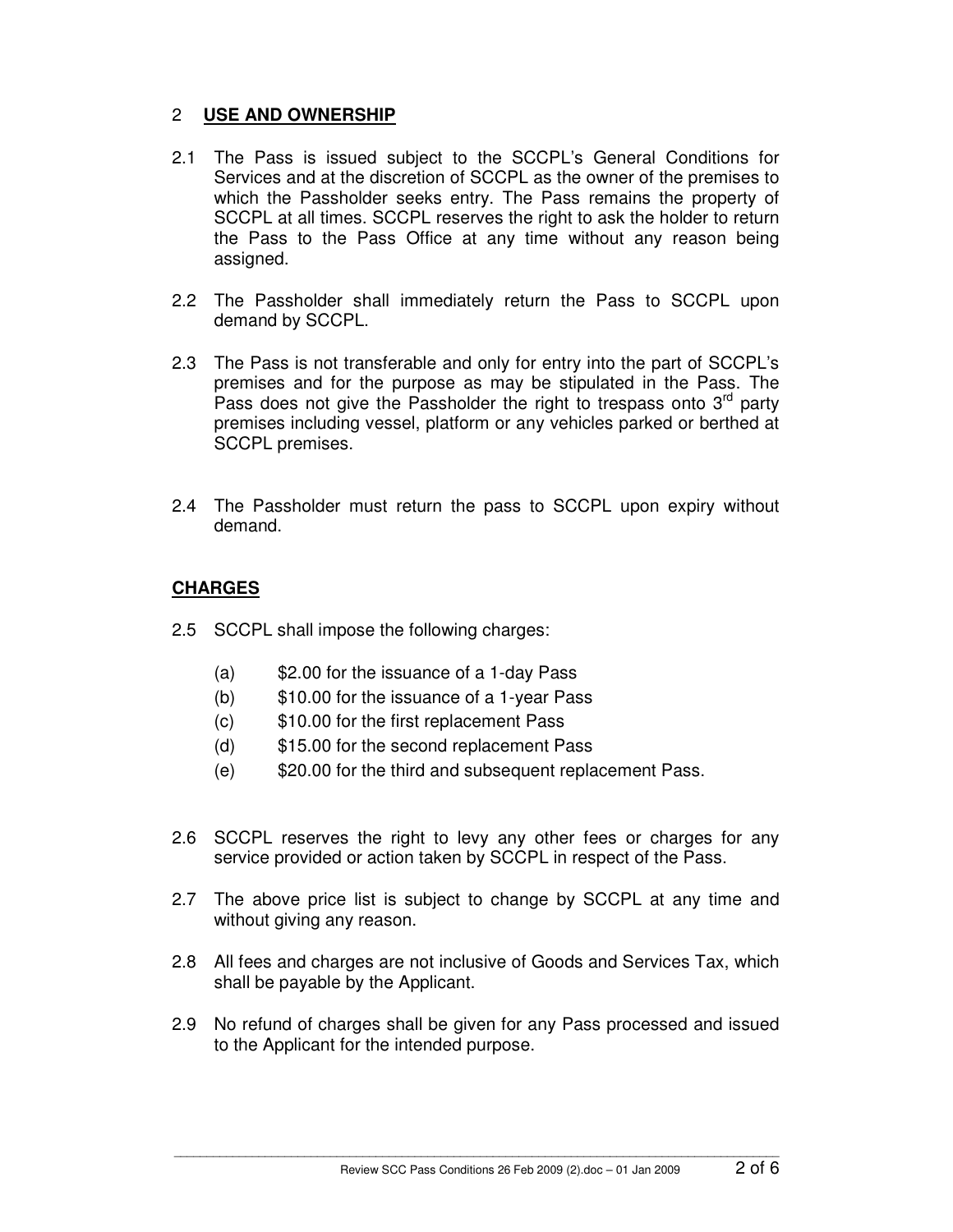### 3 **RENEWAL AND REPLACEMENT**

- 3.1 To apply or renew a Pass, the Passholder shall attend personally at the SCCPL's Pass Office Counter with:
	- (a) the existing Pass (expired or otherwise)
	- (b) valid NRIC or Passport
	- (c) valid Work Permit / Employment Pass (if applicable)
	- (d) original signed letter from his Sponsor (if applicable) supporting his application for the period and purpose intended.
- 3.2 To apply to replace a damaged Pass, the Passholder shall attend personally at the Pass Office Counter with:
	- (a) the damaged Pass (expired or otherwise)
	- (b) valid NRIC or Passport
	- (c) original signed letter from his Sponsor (if applicable) supporting his application for the period and purpose intended.
- 3.3 To apply to replace a lost or stolen Pass, the Passholder shall attend personally at the Cruise Documentation Counter with:
	- (a) a police report for the lost or stolen Pass
	- (b) valid NRIC or Passport
	- (c) original signed letter from his Sponsor (if applicable) supporting his application for the period and purpose intended.

### 4 **INVALIDATION**

- 4.1 A valid **Contractor's Permit** is required for a Passholder entering SCCPL premises to conduct business. A valid **Vehicle Entry Permit** is required for Passholder entering SCCPL premises on a motorised vehicle.
- 4.2 SCCPL may at any time, in its absolute discretion and without giving any explanation, invalidate or refuse to renew or replace the Pass.
- 4.3 Without prejudice to the foregoing, SCCPL may invalidate or refuse to renew or replace the Pass upon the occurrence of any one or more of the following events:
	- (a) the Passholder had breached any of the Pass Conditions;
	- (b) the Passholder is no longer employed by the Sponsor;
	- (c) the Passholder had committed an offence under any applicable law;
	- (d) the Passholder have abetted or attempted to commit an offence under any applicable law.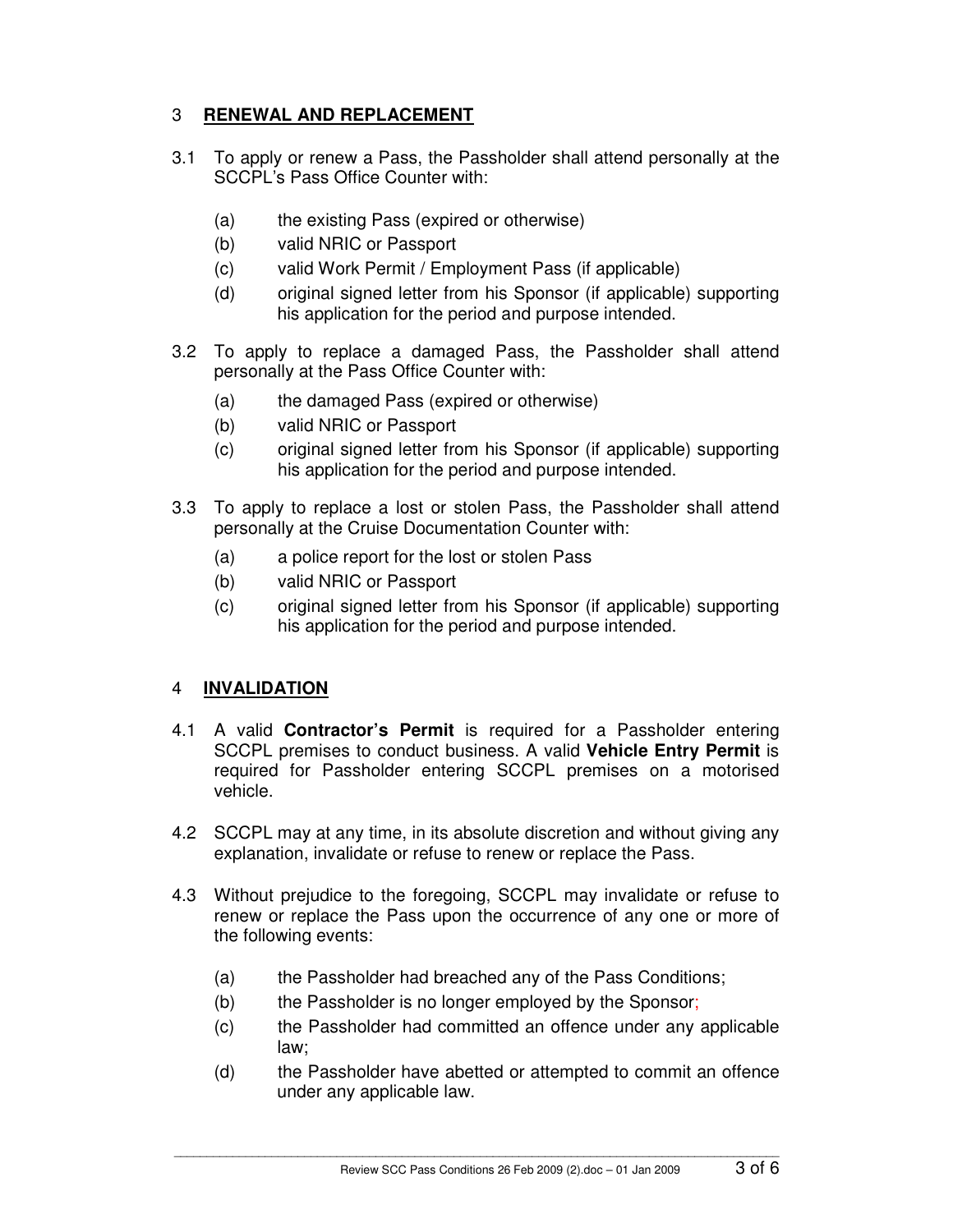# 5 **ACTIVITIES**

- 5.1 While on SCCPL premises the Passholder shall exercise due care and diligence for his own safety and that of others and shall observe generally accepted safe work practices. The Passholder shall also comply with all safety rules and requirements that may be set by SCCPL at any time and from time to time.
- 5.2 Passholder below 16 years of age and above 62 years of age shall not work within SCCPL premises unless specifically permitted by SCCPL.
- 5.3 The Passholder may be required to undergo a medical examination at his own expense by a registered medical practitioner as and when deemed necessary by SCCPL.
- 5.4 Only Passholder who is 18 years and above, and who possess a valid relevant operator licence or specifically authorised by SCCPL may operate any motorised machinery within SCCPL premises.
- 5.5 The Passholder seeking entry into SCCPL premises shall declare to the SCCPL gate security officer all articles that he is bringing into SCCPL premises and go through the proper security screening process.
- 5.6 The Passholder shall not smoke within SCCPL premises which is designated a 'no smoking area'. A person found smoking in a no smoking area will be dealt with in accordance with the Smoking (Prohibition in Certain Places) Act, Chapter 310.
- 5.7 The Passholder must prominently display the Pass and have in his possession his NRIC, Passport or other personal identification with him at all times while on SCCPL premises and must produce the same for verification as and when required by any authorised officer of SCCPL.
- 5.8 The Passholder shall apply for permission from SCCPL if he wishes to photograph or film any subject in SCCPL premises.
- 5.9 The Passholder shall comply with all rules, regulations and lawful directions given by any authorised officer of SCCPL or as indicated by any signboard while in SCCPL's premises.

### 6 **LIABILITY**

6.1 The Passholder enters SCCPL premises at his own risk and the Passholder and sponsor shall indemnify and absolve SCCPL from any liability and any loss or damage to any property or death or injury of any person arising directly or indirectly out of any act, omission, negligence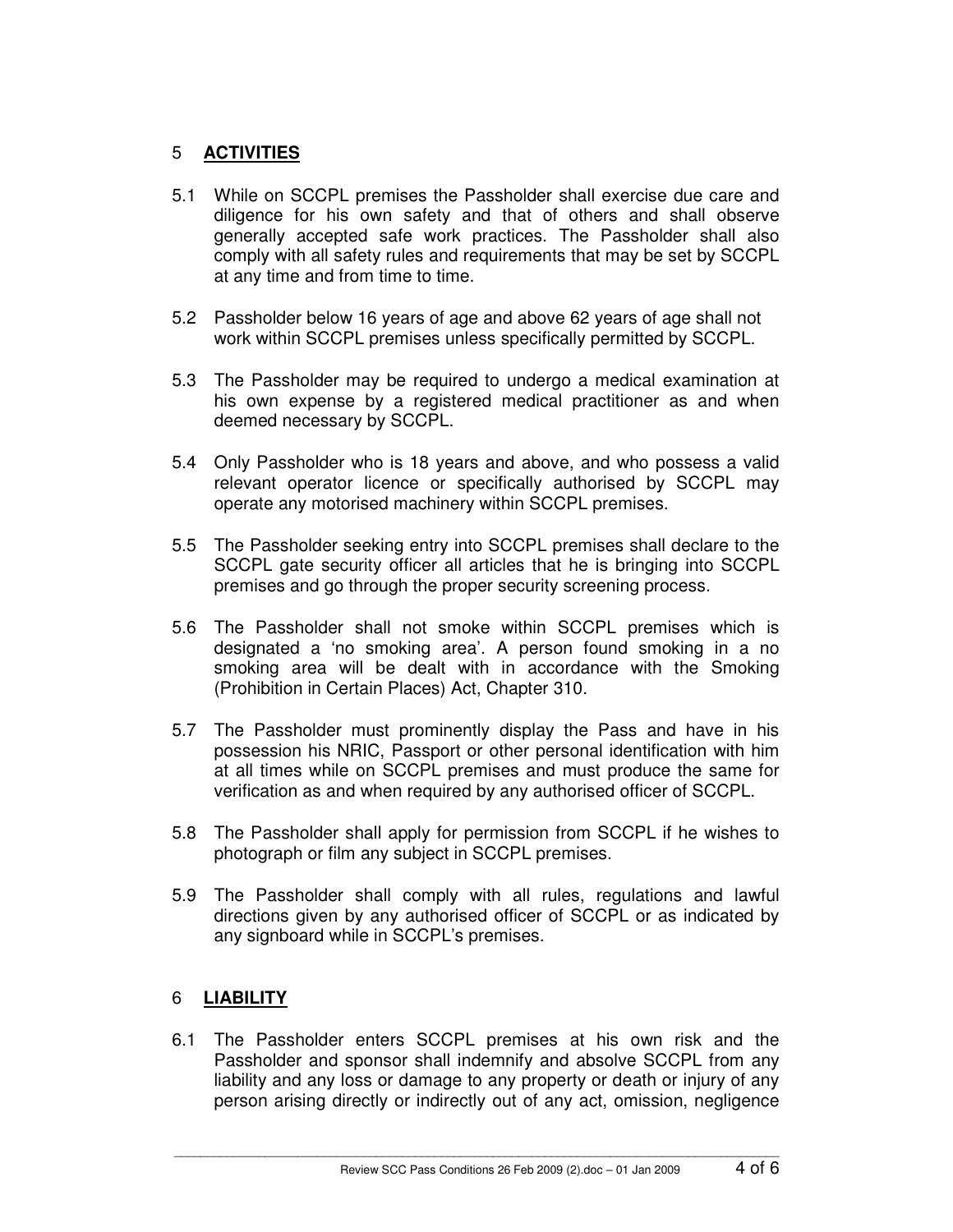of or default on the part of any person (including the Passholder, SCCPL and its servants or agents).

- 6.2 Without prejudice to the generality of clause 6.1, SCCPL shall not be liable in any way:
	- (a) for any inconvenience, loss, damage or embarrassment of any nature due or arising from the Pass not being honoured or being invalidated or withdrawn for any reason.
	- (b) if SCCPL is unable to process the Pass for authorised entry, due directly or indirectly to the failure of any manpower deployment of its servants or agents, machine, system, data processing or any industrial dispute, war, Act of God or anything outside the control of SCCPL.
- 6.3 The Sponsor is fully responsible for the good conduct of the Passholder while on SCCPL premises and undertakes to highlight any doubtful character of the Passholder in the application for the Pass.
- 6.4 The Sponsor is also responsible for the return of all expired passes and inform SCCPL when the Passholder ceases to hold the office on account of which the pass was issued.

# 7 **VARIATION OF THE PASS CONDITIONS**

7.1 SCCPL may vary any of the Pass Conditions at any time in such manner as SCCPL may decide and such changes may be notified to the Passholder in writing or by publication thereof or by any other means or manner as SCCPL may decide.

# 8 **GENERAL**

- 8.1 If any one or more of the provisions of the Pass Conditions or any part thereof is declared illegal, invalid or unenforceable under any applicable law, it will not affect the legality, validity or enforceability of the remainder in such jurisdiction or the legality, validity or enforceability of the Pass Conditions in any other jurisdiction.
- 8.2 The remedies under the Pass Conditions are cumulative and are not exclusive of the remedies provided by law.
- 8.3 No forbearance or failure or delay by SCCPL in exercising any right, power or remedy is to be deemed a waiver or partial waiver thereof on the part of SCCPL; and no waiver by SCCPL of any breach of the Pass Conditions on the part of the Passholder is to be considered as a waiver